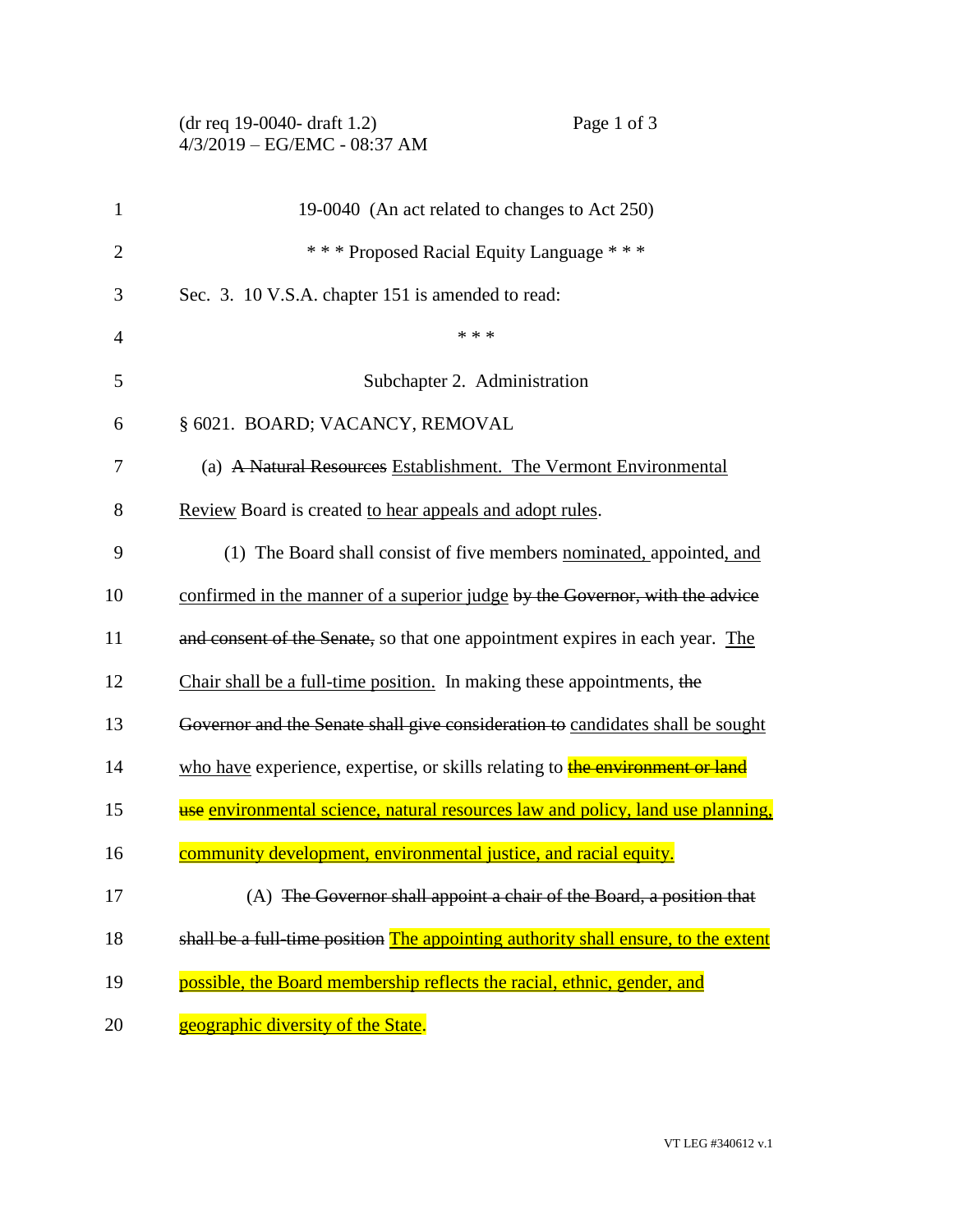## (dr req 19-0040- draft 1.2) Page 2 of 3 4/3/2019 – EG/EMC - 08:37 AM

| $\mathbf{1}$   | (B) Following initial appointments, the members, except for the                |
|----------------|--------------------------------------------------------------------------------|
| $\overline{2}$ | Chair, shall be appointed for terms of four years.                             |
| 3              | * * *                                                                          |
| 4              | § 6026. DISTRICT COMMISSIONERS                                                 |
| 5              | (a) For the purposes of the administration of this chapter, the State is       |
| 6              | divided into nine districts.                                                   |
| 7              | * * *                                                                          |
| 8              | (b) A District Environmental Commission is created for each district. Each     |
| 9              | District Commission shall consist of three members from that district          |
| 10             | appointed in the month of February by the Governor so that two appointments    |
| 11             | expire in each odd-numbered year. Two of the members shall be appointed for    |
| 12             | a term of four years, and the Chair (third member) of each District shall be   |
| 13             | appointed for a two-year term. In any district, the Governor may appoint not   |
| 14             | more than four alternate members from that district whose terms shall not      |
| 15             | exceed two years, who may hear any case when a regular member is               |
| 16             | disqualified or otherwise unable to serve. The Governor shall ensure, to the   |
| 17             | extent possible, each District Commission reflects the racial, ethnic, gender, |
| 18             | and geographic diversity of the State.                                         |
| 19             | * * *                                                                          |
| 20             |                                                                                |
| 21             |                                                                                |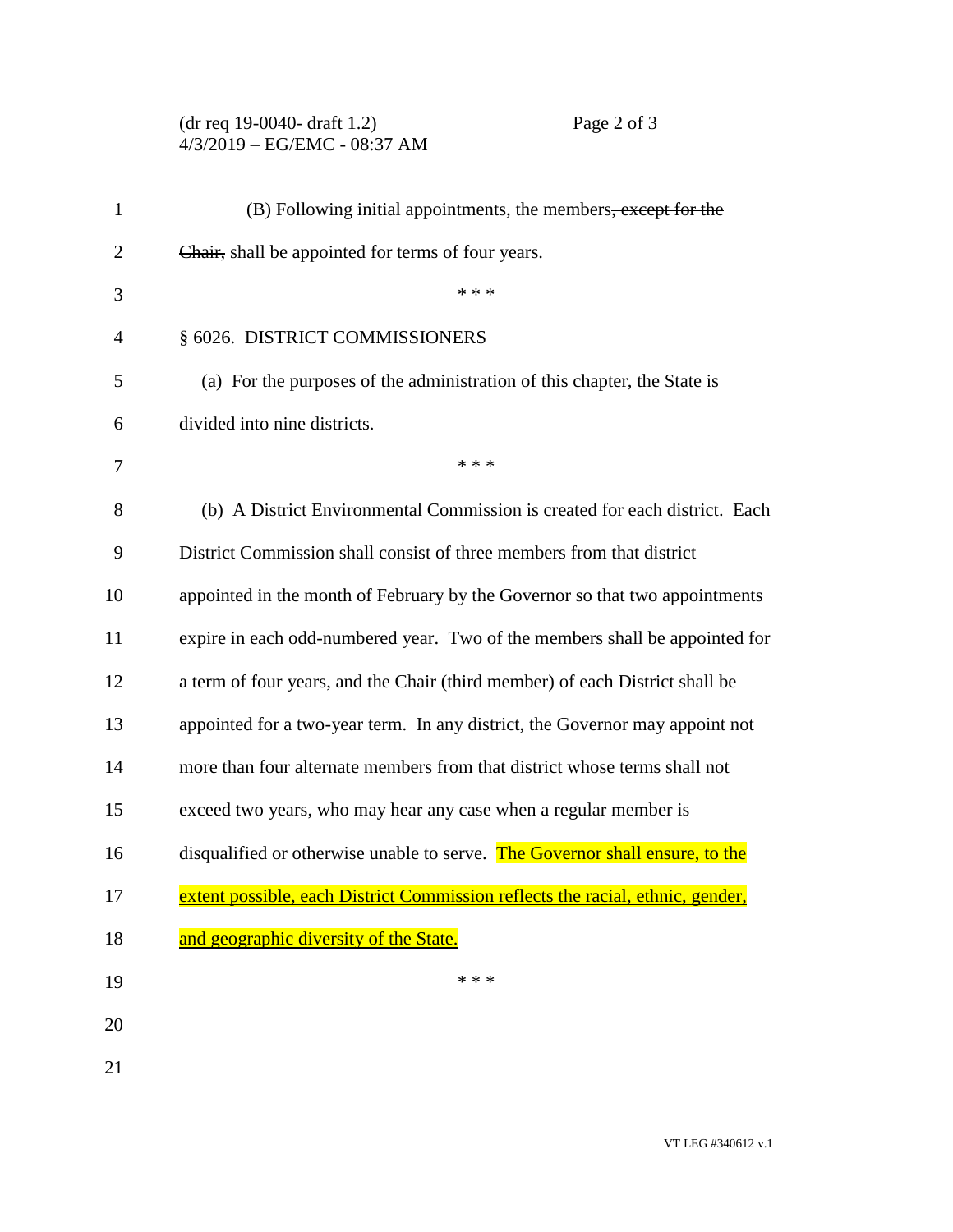| $\mathbf{1}$   | * * * Racial Equity Review * * *                                                    |
|----------------|-------------------------------------------------------------------------------------|
| $\overline{2}$ | Sec. X. IMPACTS ON RACIAL EQUITY AND DIVERSITY; REVIEW                              |
| 3              | (a) Pursuant to the duties and powers established under 3 V.S.A. chapter            |
| 4              | 68, the Executive Director of Racial Equity, in cooperation with the Racial         |
| 5              | Equity Advisory Panel and the Human Rights Commission, shall conduct a              |
| 6              | comprehensive review of the processes, procedures, and language of 10 V.S.A.        |
| 7              | chapter 151 (Act $250$ ) to assess the extent to which Act $250$ has contributed to |
| 8              | adverse impacts on racial equity and diversity within the State. The review         |
| 9              | shall:                                                                              |
| 10             | $(1)$ identify the impacts of acts or decisions made pursuant to Act 250 on         |
| 11             | inequities in land ownership and land distribution within the State;                |
| 12             | measure the extent to which minority populations in the State have<br>(2)           |
| 13             | incurred disproportional environmental impacts due to acts or decisions of the      |
| 14             | <b>State pursuant to Act 250;</b>                                                   |
| 15             | assess the capability of the current public participation processes,<br>(3)         |
| 16             | notice requirements, and appointment processes under Act 250 to fairly              |
| 17             | represent the interests of minority populations within the State; and               |
| 18             | recommend legislative changes to Act 250 necessary to achieve the<br>(4)            |
| 19             | goals of racial equity and diversity representation for minority population.        |